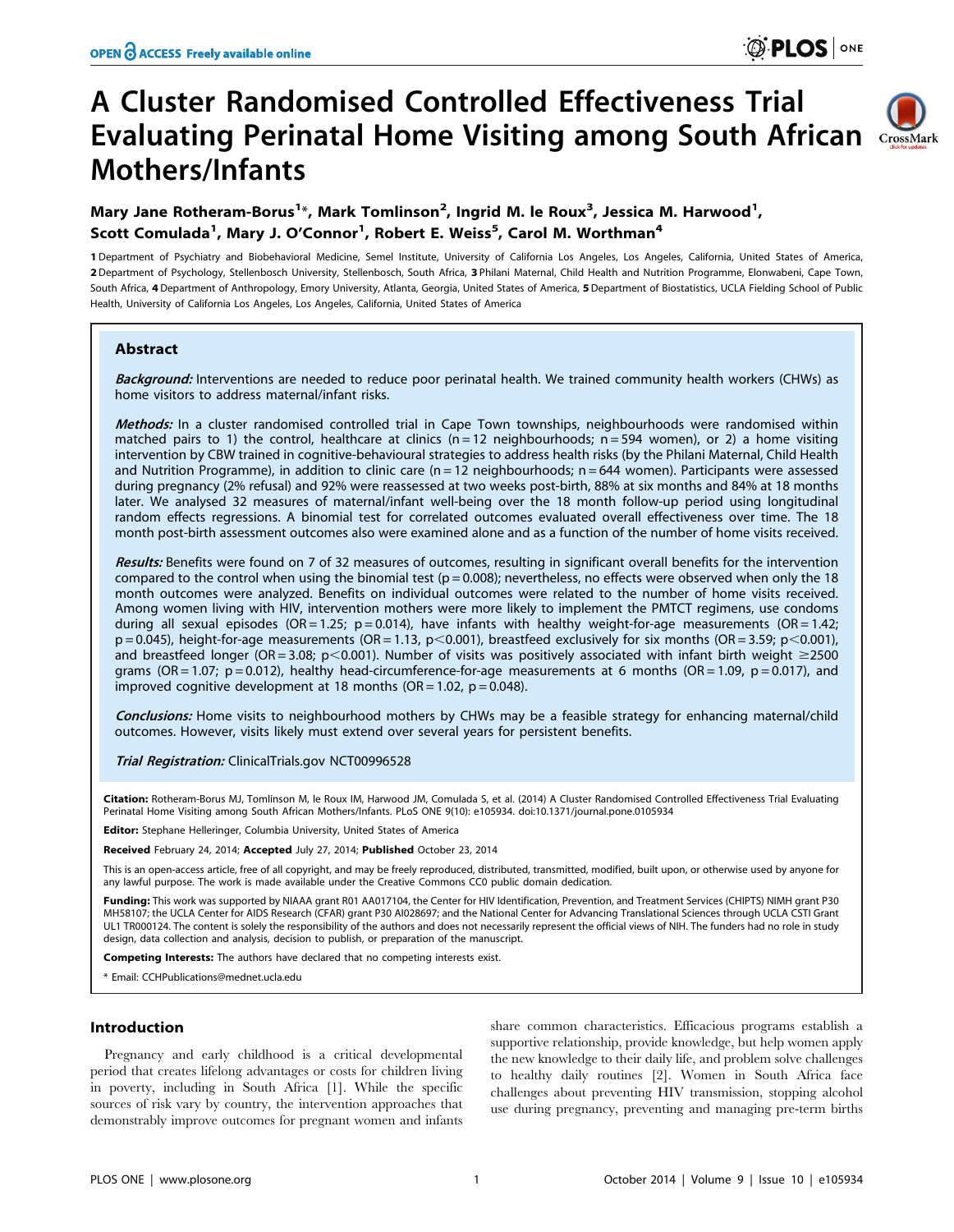The most robust intervention to date for low income, high risk mothers has been nurse home visiting over the first two years of life by Olds and colleagues in the US [6], which produced benefits lasting until early adulthood [7–9]. When community health workers (CHWs) visit at-risk mothers in the US [10], the outcomes appear to be less robust, compared to nurses. Low and middleincome countries (LMIC) such as South Africa, however, cannot afford nurses, and will not be able to train the personnel necessary to mount such support until at least 2050 [11,12]. CHWs have been employed to bridge this gap in LMIC; however, their efforts are almost always focused on improving a single outcome. For example, there have been several perinatal intervention trials aimed at reducing maternal depression; yet the challenges are far broader than mothers' depression [13,14].

The effects of poverty on children are pervasive and long-lasting [1]. Mothers in LMIC frequently lack the resources necessary for maintaining consistent and high quality nutrition, shelter, and health care; the relationships to buffer the stresses of childbearing and rearing; and the ability to create opportunities for their children to optimize their health and well-being. Given the range of challenges, especially in countries affected by epidemics of HIV, alcohol abuse, and malnutrition, CHW who aim to improve health outcomes must be trained as generalists who can support mothers to address multiple health challenges [15]. This study evaluates the effectiveness of CHW trained as generalists to improve maternal and child outcomes over the first 18 months of life.

We implemented a cluster randomised controlled trial in Cape Town townships to examine maternal and child outcomes when trained CHWs implement home visits to all women in a neighbourhood. Home visitors were selected from community role models and trained in basic strategies to change thoughts, feelings, and behaviours, and targeted the specific health challenges of South Africa [16,17]. At the time of recruitment, 66% of the women in this study faced at least one health risk of having HIV, a history of alcohol abuse, depression or a previous low birth weight baby [15]. All pregnant women in a neighbourhood were visited, not only those at risk, to avoid contributing to household stigma, particularly associated with HIV.

Consistent with our trial design [16], we evaluated maternal and infant outcomes over 18 months using a primary evaluation strategy: the binomial test for correlated outcomes, based on 32 measures regarding HIV-related prevention, child health, maternal healthcare adherence, depression, and social support. Evaluations of the home visits' impact over the first six months of life have found benefits in multiple areas [17]. To examine if the early gains are sustained to 18 months, we examined the outcomes at the 18 month assessment alone, as well as the relationship between the number of home visits received and the outcomes.

# Methods

# Ethics statement

The Institutional Review Boards of University of California Los Angeles (UCLA), Stellenbosch University, and Emory University approved the study, whose methods have previously been published [16]. We received written informed consent from all study participants. Three independent teams conducted the assessment (Stellenbosch), intervention (Philani), and data analyses (UCLA). This cluster randomised control trial is registered with ClinicalTrials.gov (NCT00996528). The protocol for this trial and supporting CONSORT Checklist are available as supporting information; please see Protocol S1 and Checklist S1.

# Participants

Neighbourhood matching, randomisation, power, and recruitment. Aerial maps, observations, and street-intercept surveys of residents were conducted in order to match township neighbourhoods [16] outside Cape Town, South Africa on the types of housing (formal/informal), presence of electricity, running water, type of sanitation, the number of households and density, counts of alcohol bars (shebeens), child care resources, distance to clinics, length of residence, and original homeland area. UCLA randomised 26 neighbourhoods within matched pairs to either the intervention or the control arm using simple randomisation. One matched pair was eliminated after six months of recruitment due to low numbers of pregnant women  $(n = 13$  combining both neighbourhoods, compared to  $n = 38-44$  on average), leaving 24 study neighbourhoods [16,17]. Because we were training CHW as generalists, we identified an analytic strategy that included multiple indices as the primary outcome, considering the base rate of each composite measure in each measure. Sample size calculations were conducted to determine the minimum number of pregnant women that would need to be recruited per clinic to achieve 80% power to detect a standardized effect size of 0.40 between women from the 12 intervention and 12 control neighborhoods on one overall summary measure, considering the anticipated base rate on each measure included in the index.

Pregnant women were identified by recruiters conducting house-to-house visits every other month to all households in one intervention and one control neighbourhood. Potential participants were pregnant women at least 18 years old living in the neighbourhood from May 2009 to September 2010. Recruiters obtained consent-to-contact and then scheduled transport to a research site for interviewers to obtain informed consent and a baseline assessment. Transportation was also provided for the post birth interviews at 2 weeks post-birth, 6 months and 18 months. Pregnant women were recruited at an average 26 weeks of pregnancy (range, 3–40 weeks). Only 2% of pregnant women refused participation.

Figure 1 summarises participant flow through the study. We assessed 1238 women at baseline. Assessments were conducted post-birth at two weeks  $(92\%; \text{mean} = 1.9 \text{ weeks}; SD = 2.1 \text{ weeks};$ median = 1.1; range = 0.1–14.9); six months  $(88\%; \text{mean} = 6.2)$ months,  $SD = 0.7$ ; median = 6.0; range = 4.2–11.7); and 18 months  $(84\%; \text{mean} = 19.1 \text{ months}; SD = 3.0; \text{median} = 18.0;$ range = 13.6–34.4). All assessments were completed by 83% of mothers; 7% completed no follow-up reassessments; and 10% completed one or two reassessments. Although 84% of mothers completed the 18-month assessment, fewer infants were reassessed at 18 months, as mothers did not consistently bring their children to assessment interviews.

As described in an earlier publication [17], the neighbourhoods and pregnant women were highly similar across conditions. After initial recruitment, we appeared to have fewer pregnant women in the control clusters. Recruiters re-canvassed all households in each control neighbourhood and identified 94 additional women pregnant during the recruitment period (included in Figure 1 and follow-up rates above). These ''late-entry'' controls (16% of the control sample) were from 10 of the 12 control neighbourhoods (median of 7 late-entry participants per neighbourhood; range, 3–24). The late-entry mothers received at least two assessments. The first assessment included the questions from the baseline, post-birth, and six month interview, and abstracted data from the infant Road to Health card. The first assessment was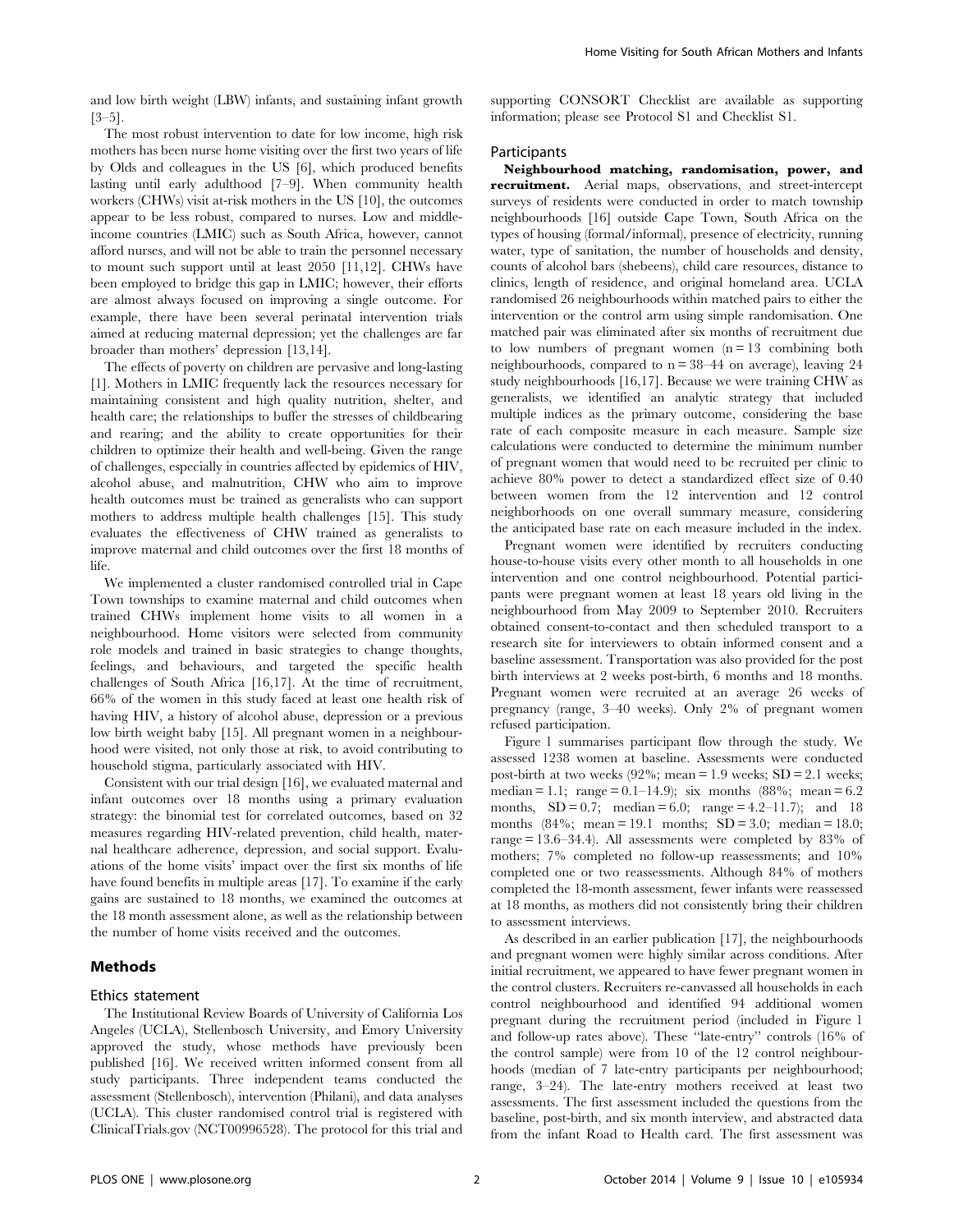

Figure 1. Movement of participants through the trial at each assessment point for mothers in the control and the intervention arms. doi:10.1371/journal.pone.0105934.g001

conducted when infants were a mean age of nine months old (median = 8.9; range, 1–18 months). In addition, all late-entry mothers/infants received the 18-month assessment.

Assessments. We recruited, trained, and certified township women to interview participants, entering responses on mobile phones (Nokia E61i and 2630) programmed by Mobenzi ([http://](http://www.mobenzi.com/researcher/) [www.mobenzi.com/researcher/\)](http://www.mobenzi.com/researcher/). Interviewers recorded infants' physical and developmental status, and gathered data from the infant's government-issued Road-to-Health card. Supervisors monitored and gave feedback on the data quality weekly. Data collection concluded in October 2012.

### Measures

HIV-related prevention included maternal HIV status (both self-reported and indicated on the infant Road to Health card) and disclosure of serostatus to partners; asking partners to test for HIV; and consistent condom use (on 10 of the last 10 sexual encounters). Among women living with HIV (WLH), managing one's health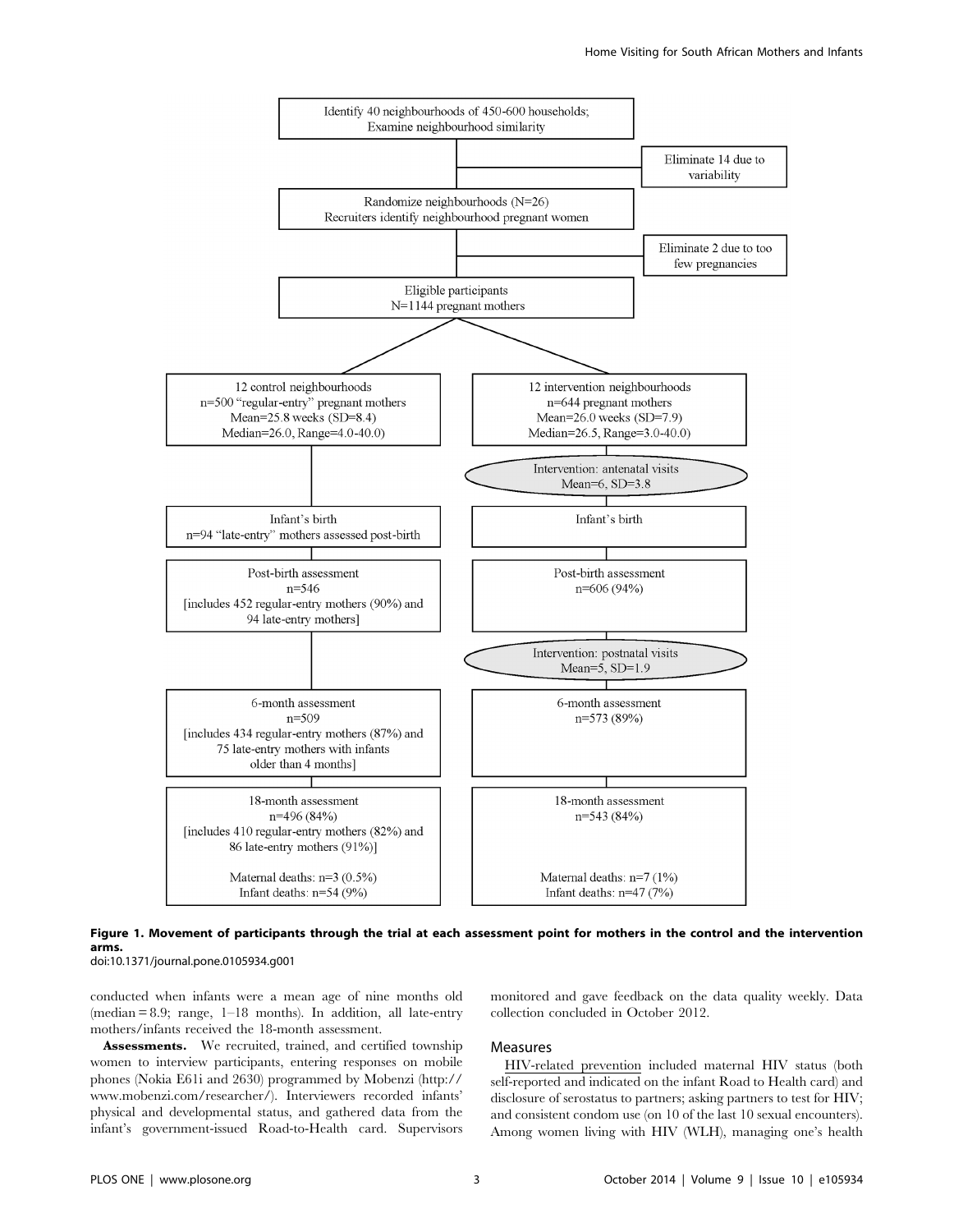and stopping transmission to others requires knowing one's CD4 cell count (or not), adherence to antiretroviral medications (ARV) over the last week, and complete regimens to Prevent Mother-to-Child Transmission (PMTCT). To PMTCT, mothers must adhere to ARV starting from week 28 of pregnancy; take ARV during labour; provide ARV to infants post-birth; test infants for HIV and retrieve results at 6 weeks post-birth; use one feeding method (either breastfeeding or formula) for the first 6 months; and exclusively breastfeed.

Child health status was assessed by LBW  $\left( \text{<}2500 \text{ grams} \right)$  and by converting infant anthropometric data (collected from birth records and growth monitoring) to z-scores based on the World Health Organisation's (WHO) age-adjusted norms. A z-score below -2 standard deviations was considered a serious health deficit [18]. Mothers reported the length and exclusivity of breastfeeding and risky alcohol use [19]. The features of a Fetal Alcohol Spectrum Disorder (FASD) were screened and assessed in two stages at 18 months [20]. The Bayley Scales of Infant and Toddler Development were administered at 18 months, with ageadjusted scores on cognitive and motor development [21].

Healthcare was assessed by self-reports of antenatal clinic visits, post-birth complications (heavy vaginal bleeding, malodorous discharge, fever, persistent cough, breast infection), and tuberculosis (TB) testing. Immunisation data were extracted from Roadto-Health cards.

Depressive symptoms were reported on the Edinburgh Postnatal Depression Scale (EPDS), using a cut-off of  $>13$  to indicate depressed mood [22,23].

Social networks' size and frequency of contact and paternal acceptance of the child were self-reported. Receipt of the government child grant was documented.

#### Control and intervention conditions

Control arm. Standard clinic care in Cape Town is accessible and provides free HIV testing, dual regimen therapies for WLH, consistent access to milk tins (formula), TB and CD4 cell testing, co-trimoxazole for infants until HIV testing, HIV polymerase chain reaction (PCR) testing for infants at six weeks, postnatal visits at one week, treatment for WLH, and HIV testing for partners of WLH ([http://www.westerncape.gov.za/eng/](http://www.westerncape.gov.za/eng/directories/services/11500/6389) [directories/services/11500/6389](http://www.westerncape.gov.za/eng/directories/services/11500/6389)). In our sample of women who gave birth in Cape Town, approximately 79% of women gave birth in a hospital, 20% gave birth at a non-hospital facility, and 1% gave birth at home.

Intervention arm. In addition to clinic care, CHWs provided home visits to participants. CHWs were women with  $10^{th}$ – $12^{th}$  grade education around 40 years old (range 34–59) who were trained for one month in cognitive-behavioural change strategies and roleplaying. They also watched videotapes of common situations that CHWs might face. CHWs were women selected to have good social and problem solving skills, having raised healthy children through their own coping skills, and were trained to provide and apply health information about general maternal and child health, HIV, alcohol use, and nutrition to township women. CHWs were certified and supervised biweekly with random observations of home visits.

# Procedures

CBW from Philani implemented the intervention. Eight health messages were delivered regarding a healthy pregnancy, HIV/TB testing and PMTCT, reducing alcohol use and malnutrition, and encouraging breastfeeding, with the aim to deliver these messages in at least four antenatal visits and four post-natal visits within the first two months of life [16]. The intervention dose delivered (i.e., the number of home visits, the visit duration, and content) by CHWs was monitored by CHWs' entries on mobile phones that included a time stamp and summary visit reports. On average, CHWs made six antenatal visits  $(SD = 3.8)$ , five postnatal visits between birth and two months post-birth  $(SD = 1.9)$ , and afterwards about 1.4 visits/month (range: 0.1–6.4 visits/month). Sessions lasted on average 31 minutes each.

#### Analyses

We first looked for significant differences in baseline demographics between conditions at baseline and among those reassessed (or not) at post-birth, six and 18 months. To control for multiple comparisons and measure the intervention's overall effect on well-being, our primary analysis of the intervention's impact was conducted using one overall test which compared 32 different outcomes simultaneously. On many of the outcomes, almost all mothers would have accomplished the task, without an intervention (e.g., immunize their children). The potential benefits of an intervention are relatively small for such outcomes. Comparing 32 outcomes, chance would lead one to observe up to three significantly different outcomes between the control and the intervention conditions. The binomial test evaluates the number of significant differences between the control and intervention conditions to determine if there is a significant overall difference between conditions. Thus, a binomial test evaluated the number of significant effects favouring the intervention among 32 correlated binary outcomes tested at a one-sided, upper-tail alpha = 0.025 (performed in R, version 2.11.1; please see Appendix S1 for analysis details).

Exploratory analyses compared individual measures between intervention and control at a two-sided alpha = 0.05 using logistic random effects regression models adjusting for neighbourhood clustering in SAS PROC GENMOD (version 9.2; SAS Institute Inc., Cary, North Carolina, USA). As the binomial test was the primary analysis, we considered our analyses of individual outcomes to be exploratory and retained the model p-values in lieu of further multiple-testing adjustments.

To examine if early intervention impact was sustained for the 12 outcomes that were created by combining data from multiple time points (ex: ''Discussed HIV status with sexual partner at six and 18 months''), a second exploratory analysis compared these measures between intervention and control using 18-month data only, using the regressions described above.

An exploratory analysis examined the as-treated outcomes, investigating the association between each outcome and the number of CHW visits received (using the regressions described above). We included the number of visits between each assessment point as a covariate in order to systematically control for the number of home visits. Thus, post-birth outcomes were a function of the number of antenatal visits; six month outcomes were a function of postnatal visits between birth and the six month assessment; and 18-month outcomes were a function of the number of home visits between six and 18 months post-birth. By definition, women in the control arm had zero visits. Intervention mothers who received zero CHW visits were excluded from the as treated analysis  $(3\%, n = 18)$ .

Late-entry participants' data were included in all analyses. Based on their age at the late-entry assessment, data from infants of late-entry mothers were split between post-birth (0–4 months old,  $n = 19$ ) and 6-month ( $>4$  months old,  $n = 75$ ) outcomes. Overall, results were similar whether or not late-entry participants' data were included; results are available upon request.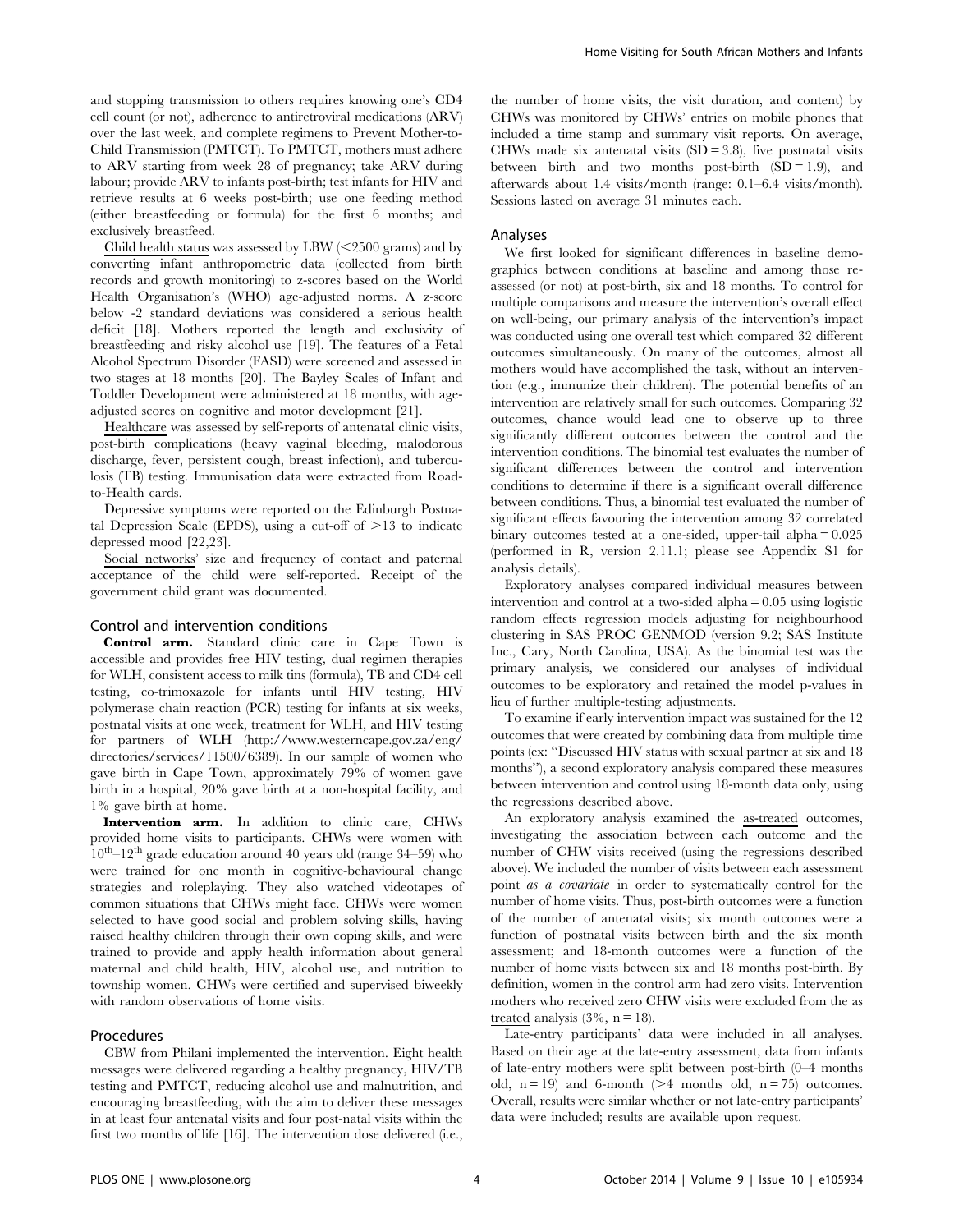## Results

#### Sample description

As previously reported [15,16] and summarised in Table 1, mothers in the two arms did not differ significantly at baseline on outcome-related measures, neighbourhood matching criteria, demographic characteristics, risk history, or general health. Among the subset of non-primiparous women, control mothers reported more previous births than did intervention mothers. The baseline measures of mothers who were successfully reassessed at each assessment, compared to those not interviewed at each assessment, were not significantly different with one exception: mothers reassessed at 18 months were about a year older at the baseline assessment than mothers not reassessed. There were no serious study-related adverse events.

#### Outcome measures

Table 2 presents the comparison of control and intervention on the panel of 32 outcome measures. The intervention had significantly better outcomes over 18 months on 7 of 32 measures, resulting in significantly better overall maternal and infant wellbeing for the intervention compared to the control using the binomial test (average correlation  $= 0.2$ , p  $= 0.008$ ).

The analysis of individual outcomes identified significant treatment differences in HIV-related prevention strategies and child health status. More intervention mothers used condoms consistently than control mothers  $(OR = 1.25; 2$ -sided  $p = 0.014$ ). Infants of intervention WLH were more likely to receive nevirapine at birth  $(OR = 2.94; p = 0.004)$  and azidothymidine post-birth (OR = 2.95;  $p = 0.028$ ). Intervention WLH were significantly more likely to report using one feeding method for the first 6 months post-birth than control WLH (OR = 1.84;  $p = 0.001$ ). Over 18 months, intervention mothers were more likely to have infants with weight-for-age z-score  $\geq -2$  (OR = 1.42; p = 0.045), breastfeed their infants more than the median number of months  $(OR = 3.08; p < 0.001)$ , and exclusively breastfeed their infants for 6 months ( $OR = 3.59$ ;  $p < 0.001$ ). Intervention mothers tended to have fewer LBW infants (birth weight  $\geq$  2500 grams) than control mothers  $(OR = 1.35; p = 0.051)$ . There were no significant differences on measures of healthcare, risky alcohol use, depression or social support.

For the 12 outcomes that were created by combining data from multiple time points, we did not find any significant differences between the intervention and the control arms when we analysed these measures using the 18-month data only (available upon request).

Each of the aforementioned outcomes was also significantly related to the number of home visits received. That is, the more home visits made by CHWs, the larger the effect sizes were on maternal and infant outcomes. In addition, the as-treated analyses found three significant differences that were related to the number of visits conducted, even though intention-to-treat analyses did not indicate a significant difference. CHW visits were significantly associated with higher odds of infant birth weight  $\geq 2500$  grams  $(OR = 1.07; p = 0.012)$ , infant 6-month head-circumference-forage z-score  $\geq -2$  (OR = 1.09, p = 0.017), and infant cognitive composite score on the 18-month Bayley assessment  $\geq 85$  $(OR = 1.02, p = 0.048).$ 

#### **Discussion**

The Millennium Development Goals are unlikely to be met by most LMIC, emphasising the need for effective interventions for mothers and infants living in poverty [1]. Maternal and child health in LMIC is commonly impaired by the cumulative effects of poverty and related deficits attributable to infectious diseases, malnutrition, and maternal behaviours such as alcohol use [1,3,15]. CHWs typically aim to improve a single targeted outcome, rather than delivering multi-foci interventions, and often are placed in health care settings [24]. There is evidence of significant benefits of single purpose CHWs, but barriers to scalability are substantial [25,26]. Although repeatedly shown efficacious in the US [6,7,10], this is the first African study to evaluate a home visiting model that covers infectious disease, nutrition, and maternal caretaking concurrently.

Similar to other home visiting programs [8,9], there were improvements in maternal adherence to a number of health regimens and infant outcomes in response to the home visits by CHWs. Perhaps the most important outcome is the reduction in the rate of LBW infants. Low birth weight carries lifelong consequences [27], especially in LMIC [28]. Prematurity and poor intrauterine growth are the primary reasons for having a LBW infant [29]. The CBW from Philani are trained to encourage pregnant women's health in multiple ways that would result in fewer LBW infants: they know risk indices for prematurity and encourage pregnant women to go immediately to antenatal care when the risk factors emerge; they check that mothers are taking folic acid and iron pills routinely; they encouraged antenatal care; they provide psychosocial support; and they encourage all mothers to test for HIV/TB. An earlier publication [17] documented that intervention mothers were significantly less likely to use alcohol during pregnancy; alcohol use is directly related to having LBW infants. Each of these behaviours by a CBW is likely to reduce the risks of having a LBW infant. These strategies are similar to those used in high income countries [27]. Rather than having CBW trained to deliver one specific health message, CBW trained as generalists who address a cluster of issues related to pregnancy promote an important benefit for infants, namely a normal birth weight.

Mothers also increased breastfeeding and HIV-related protective actions with adult partners. Infant outcomes in weight-for-age improved as well. The size of the effect was significant, but leaves substantial room for improvement. Similar to other RCT of breastfeeding interventions [30], consistent breastfeeding for the first six months of life was only 10.3% in the intervention group; however, this represents a three-fold increase over the control arm. A randomized controlled trial encouraging exclusive breastfeeding in six African countries reported similar results [30]. Although condom use was still too low for a clinical impact on HIV transmission, consistent condom use was  $6\%$  greater (OR = 1.25) with the intervention. Overall the intervention significantly improved maternal caretaking in multiple domains.

Each of the significant outcomes in our intention-to-treat analysis also was significant in the as-treated analysis. If the program were to be scaled up, the results likely would mirror the results in the intention-to-treat analyses. Notably, the number of home visits also was significantly related to children's cognitive development on the Bayley Scale at 18 months, having fewer LBW infants, higher birth weights overall, and larger head circumferences at six months. The finding of better cognitive development on the Bayley scales is particularly important, whereas benefits to measures of infant physical health were not sustained until 18 months. This RCT was designed to evaluate the intervention's impact over the first 18 months of life. Our primary analysis found significant benefits over the entire 18 month follow-up period. However, when the outcomes at only the 18 month assessment were examined, the benefits were not significantly different between the RCT's two arms, except in the as-treated analyses.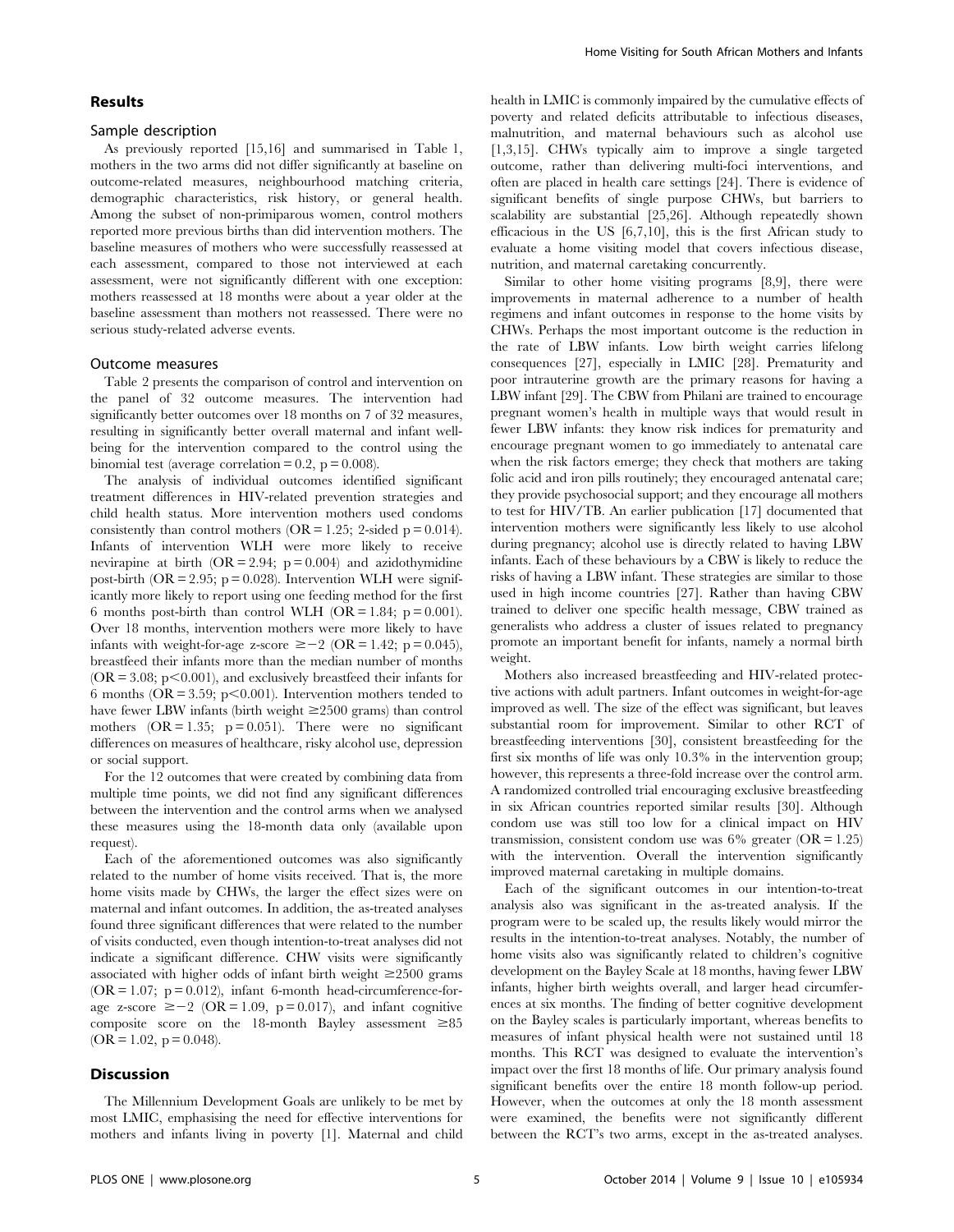| Table 1. Baseline characteristics of sample (N = 1238) summarized by intervention arm: intervention (N = 644) vs. control (N = 594). <sup>1</sup> |                         |                      |                             |        |                        |        |                      |
|---------------------------------------------------------------------------------------------------------------------------------------------------|-------------------------|----------------------|-----------------------------|--------|------------------------|--------|----------------------|
|                                                                                                                                                   | Intervention ( $N = 64$ | 4) n (%)             | Control ( $N = 594$ ) n (%) |        | Total (N = 1238) n (%) |        | P-Value <sup>2</sup> |
| Demographic Characteristics                                                                                                                       |                         |                      |                             |        |                        |        |                      |
| Mean age (SD)                                                                                                                                     | 26.5                    |                      | 26.3                        | (5.6)  | 26.4                   | (5.5)  | 0.78                 |
| Mean highest education level (SD)                                                                                                                 | 10.3                    | $(5.5)$<br>(1.8)     | 10.3                        | (1.8)  | 10.3                   | (1.8)  | 0.64                 |
| Married or lives with partner                                                                                                                     | 377                     | (58.5)               | 324                         | (54.6) | 701                    | (56.6) | 0.52                 |
| Ever employed                                                                                                                                     | 129                     | (20.0)               | 104                         | (17.5) | 233                    | (18.8) | 0.34                 |
| Monthly household income >2000 Rand                                                                                                               | 280                     | (45.6)               | 279                         | (48.1) | 559                    | (46.8) | 0.48                 |
| Formal housing                                                                                                                                    | 197                     |                      | 191                         | (32.2) | 388                    | (31.3) | 0.96                 |
| Water on site                                                                                                                                     | 333                     | $(30.6)$<br>$(51.7)$ | 327                         | (55.1) | 660                    | (53.3) | 0.98                 |
| Flush toilet                                                                                                                                      | 340                     | (52.8)               | 343                         | (57.7) | 683                    | (55.2) | 0.92                 |
| Electricity                                                                                                                                       | 569                     | (88.4)               | 543                         | (91.4) | 1112                   | (89.8) | 0.84                 |
| Mother hungry past week                                                                                                                           | 312                     | (48.4)               | 301                         | (50.7) | 613                    | (49.5) | 0.35                 |
| Children hungry past week                                                                                                                         | 175                     | (27.2)               | 185                         | (31.1) | 360                    | (29.1) | 0.05                 |
| Maternal Health                                                                                                                                   |                         |                      |                             |        |                        |        |                      |
| Mean weeks pregnant at assessment (SD)                                                                                                            | 26.0                    | (7.9)                | 25.8                        | (8.4)  | 25.9                   | (8.1)  | 0.71                 |
| Non-primipara                                                                                                                                     | 422                     | (65.5)               | 394                         | (66.3) | 816                    | (65.9) | 0.71                 |
| Mean number of live births (SD)                                                                                                                   | $\frac{5}{1}$           | (0.9)                | $\overline{11}$             | (1.1)  | $\frac{6}{1}$          | (1.0)  | $\ast$<br>0.01       |
| Antenatal clinic appointment                                                                                                                      | 504                     | (78.3)               | 376                         | (75.2) | 880                    | (76.9) | 0.33                 |
| Tested for TB, lifetime                                                                                                                           | 206                     | (32.0)               | 210                         | (35.4) | 416                    | (33.6) | 0.23                 |
| Test positive TB, lifetime                                                                                                                        | 53                      | (8.2)                | 50                          | (9.4)  | 103                    | (8.8)  | 0.44                 |
| Mental Health                                                                                                                                     |                         |                      |                             |        |                        |        |                      |
| EPDS>13                                                                                                                                           | 238                     | (37.0)               | 195                         | (32.8) | 433                    | (35.0) | 0.27                 |
| HIV and Reproductive Health Behaviour                                                                                                             |                         |                      |                             |        |                        |        |                      |
| Sexual partner, past 3 months                                                                                                                     | 580                     | (90.1)               | 522                         | (87.9) | 1102                   | (89.0) | 0.28                 |
| Knowledge of partner HIV status                                                                                                                   |                         |                      | 0.52                        |        |                        |        |                      |
| Partner HIV+                                                                                                                                      | $\frac{4}{6}$           | (7.9)                | 50                          | (9.6)  | 96                     | (8.7)  |                      |
| Partner HIV-                                                                                                                                      | 325                     | (56.0)               | 296                         | (56.7) | 621                    | (56.4) |                      |
| Partner serostatus unknown, or no response                                                                                                        | 209                     | (36.0)               | 176                         | (33.7) | 385                    | (34.9) |                      |
| Request partner HIV test                                                                                                                          | 391                     | (82.5)               | 355                         | (83.1) | 746                    | (82.8) | 0.79                 |
| Ever tested for HIV                                                                                                                               | 590                     | (91.6)               | 550                         | (92.6) | 1140                   | (92.1) | 0.57                 |
| Received HIV test results                                                                                                                         | 584                     | (99.0)               | 547                         | (99.5) | 1131                   | (99.2) | 0.40                 |
| Women living with HIV                                                                                                                             | 149                     | (25.5)               | 146                         | (26.7) | 295                    | (26.1) | 0.65                 |
| Mean number of people disclosed to (SD)                                                                                                           | 3.8                     | (4.5)                | 5.0                         | (7.2)  | 4.4                    | (6.0)  | 0.10                 |
| Sexual partner, past 3 months                                                                                                                     | 127                     | (85.2)               | 125                         | (85.6) | 252                    | (85.4) | 0.95                 |
| Disclosed to partner                                                                                                                              | 99                      | (73.9)               | 105                         | (82.7) | 204                    | (78.2) | 0.14                 |
| Knowledge of partner HIV status                                                                                                                   |                         |                      | 0.26                        |        |                        |        |                      |
|                                                                                                                                                   |                         |                      |                             |        |                        |        |                      |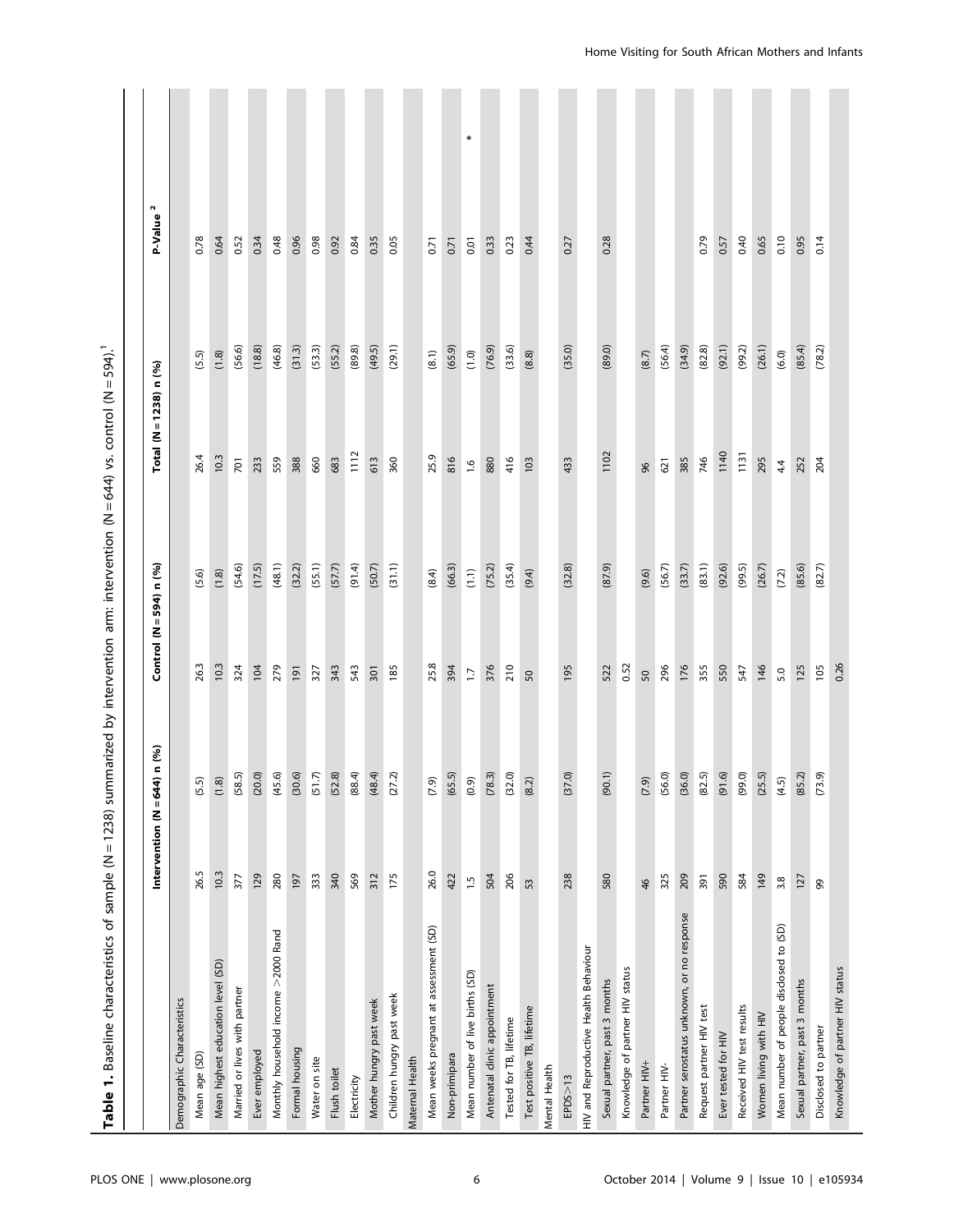| Table 1. Cont.                                                                                                                                                                                                                                                                                                                                                     |                                |               |                             |        |                          |        |                      |
|--------------------------------------------------------------------------------------------------------------------------------------------------------------------------------------------------------------------------------------------------------------------------------------------------------------------------------------------------------------------|--------------------------------|---------------|-----------------------------|--------|--------------------------|--------|----------------------|
|                                                                                                                                                                                                                                                                                                                                                                    | Intervention (N = 644) $n$ (%) |               | Control ( $N = 594$ ) n (%) |        | Total (N = 1238) n $(%)$ |        | P-Value <sup>2</sup> |
| Partner HIV+                                                                                                                                                                                                                                                                                                                                                       | 42                             | (33.1)        | 50                          | (40.0) | 92                       | (36.5) |                      |
| Partner HIV-                                                                                                                                                                                                                                                                                                                                                       | $\tilde{1}$                    | (10.2)        | $\overline{17}$             | (13.6) | 30                       | (11.9) |                      |
| Partner serostatus unknown, or no response                                                                                                                                                                                                                                                                                                                         | 72                             | (56.7)        | 58                          | (46.4) | 130                      | (51.6) |                      |
| Alcohol                                                                                                                                                                                                                                                                                                                                                            |                                |               |                             |        |                          |        |                      |
| Drank any alcohol, month prior to pregnancy<br>discovery                                                                                                                                                                                                                                                                                                           | 155                            | (24.1)        | 129                         | (25.8) | 284                      | (24.8) | 0.59                 |
| AUDIT-C>2, month prior to pregnancy discovery 113                                                                                                                                                                                                                                                                                                                  |                                | 7.6)<br>$\Xi$ | 101                         | (20.2) | 214                      | (18.7) | 0.32                 |
| Drank any alcohol after pregnancy discovery                                                                                                                                                                                                                                                                                                                        | 56                             | (8.7)         | 49                          | (9.8)  | 105                      | (9.2)  | 0.54                 |
| AUDIT-C>2, after pregnancy discovery                                                                                                                                                                                                                                                                                                                               | $\frac{4}{3}$                  | (6.4)         | 24                          | (4.8)  | 65                       | (5.7)  | 0.39                 |
| Drank any alcohol, anytime during pregnancy                                                                                                                                                                                                                                                                                                                        | 172                            | (26.7)        | 154                         | (25.9) | 326                      | (26.3) | 0.81                 |
| Low Birth Weight (LBW)                                                                                                                                                                                                                                                                                                                                             |                                |               |                             |        |                          |        |                      |
| Previous LBW infants, among non-primiparous<br>mothers                                                                                                                                                                                                                                                                                                             | 6                              | (14.5)        | 69                          | (17.5) | 130                      | (15.9) | 0.12                 |
| <sup>2</sup> P-values from linear (continuous variables), logistic (binary), or multinomial (categorical, >2 levels) random effects regressions, adjusted for neighbourhood clustering.<br><sup>1</sup> Sample size for controls includes 500 regular-entry controls and 94 late-entry controls.<br>doi:10.1371/journal.pone.0105934.t001<br>$*_{\text{D}}<0.05$ . |                                |               |                             |        |                          |        |                      |

To sustain efficacy, it may be necessary to continue home visits beyond the postpartum period.

Recruitment of pregnant women by canvassing household-tohousehold proved to be a limitation. Although the samples were highly similar across matched pairs of neighbourhoods,  $16\%$  $(n = 94)$  of mothers in the control arm were recruited late in pregnancy or in the first months following childbirth. With or without these women in the analyses, the result of the RCT is the same. However, external validity is higher when they are included; therefore, we added the late-entry women. Fortunately, 93% of women completed at least one follow-up assessment and 83% of the sample completed all assessments. In addition, there was one selection effect across the four assessments: mothers not reassessed at 18-months were a year older at recruitment. It is also possible that self-reports for behaviours may have resulted in socially desirable answers for some outcomes. We believe, however, that the significant effects are unlikely to be attributable to reporting bias. Growth measures, health visits, immunisations, and HIVrelated health behaviours are recorded on the infants' Road to Health card, similar to the documentation of the child grant.

We expected that there would be ceiling effects on many outcomes, and indeed more than 90% of participants in both arms reported positive outcomes for 8 of the 32 measures. This reflects partly the good clinical services available in Cape Town, which would be unusual in most of Africa and even South Africa. At baseline, 91% of pregnant Cape Town women were tested for HIV and received their results; this contrasts to 61% in Eastern/ Southern Africa typically [31]. Among the PMTCT measures for which there was room for improvement (i.e., fewer than 90% of mothers completed the task), our intervention was better than the control in 3 of 4 outcomes, and had twice the odds of completing all behaviours needed to PMTCT [17].

Home visiting long has been demonstrated efficacious when mounted by professionals [7–9]. However, the next phase of research must identify sustainable and scalable models utilizing CHWs. We did not closely collect cost data at each phase of the implementation. Philani has been operating since the 1990s. The salaries paid by Philani and the CHWs' experience (typically elementary education, no previous jobs) are similar to the South African government's guidelines for paraprofessional CHW [32].

The mean of 11 CHW visits in this trial is substantially more intensive than most vertical, single-disease-targeted interventions. Regular visits were typically stopped by about 6 months post-birth, with check-ins only once every six months after that. This appears to be too small a dose for this intervention. The failure to find additional benefits from 6–18 months post-birth, when only analysing the 18 month outcomes, suggests that to sustain significant benefits, home visiting must be sustained for several years. We anticipate that home visiting must be routine through the first five years of life, for the parenting challenges shift dramatically as the children age and families have received little preparation for readjusting their parenting behaviours, beliefs, and expectations.

This intervention features a number of innovations. Typically, home visiting interventions focus on training CHWs in manualised interventions (e.g., National Registry of Evidence-based Prevention Programs [NREPP]) that must be replicated with fidelity to a set of activities and scripts, and may not fit a specific situation [33]. We selected CHWs who were positive peer deviants [34], models of pragmatic problem solving, and had good social skills. We then trained the CHWs in basic cognitive-behavioural approaches, not solely a manualised delivery. CHWs delivered specific health messages, but focused on applying the information to the mothers' daily routines. CHWs had flexibility in the sequence and duration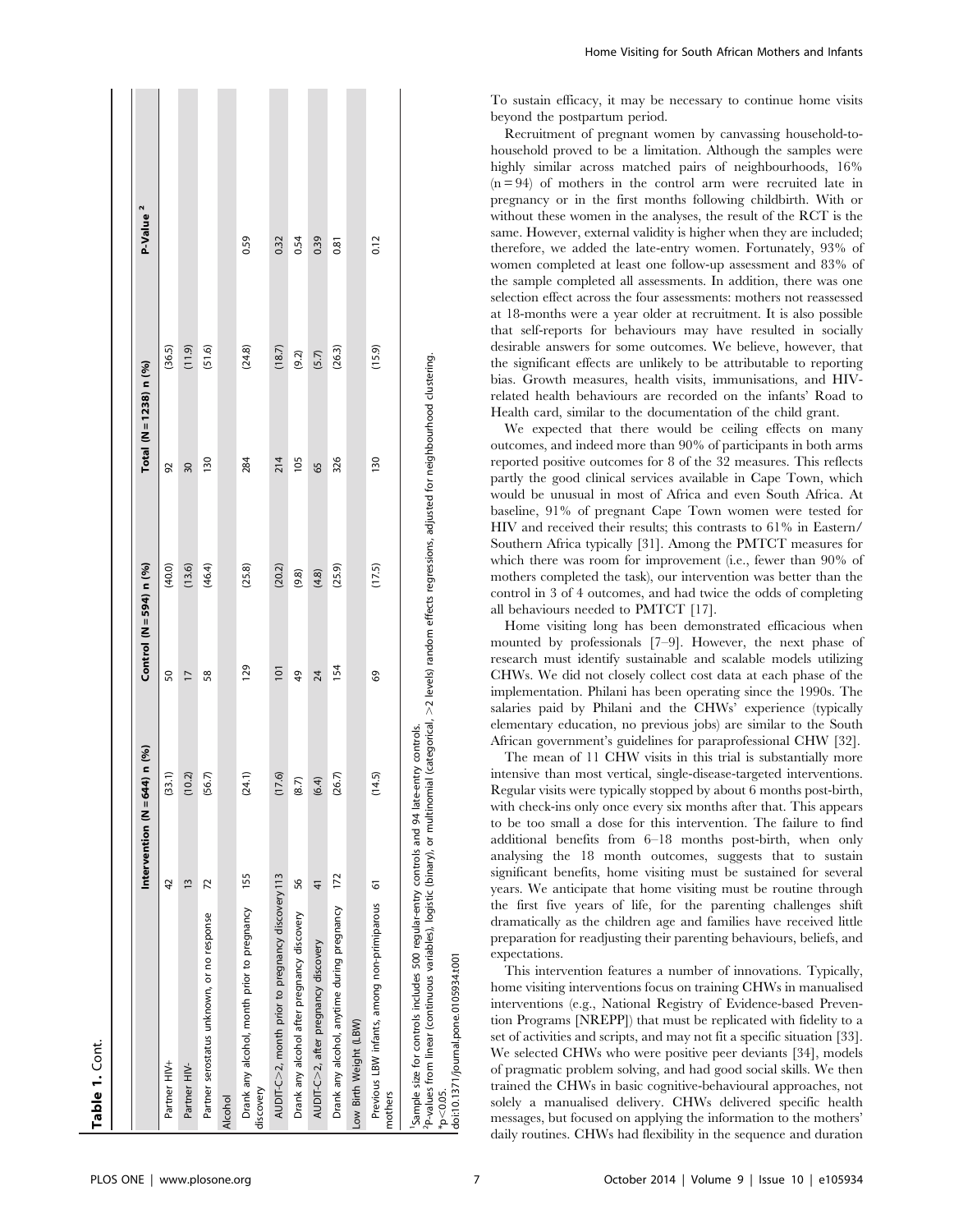| Table 2. Post-birth, 6-month, and 18-month health and well-being outcomes among all participants (N = 1157), summarized by intervention arm: intervention (N = 608) vs. control | Estimated odds ratio, |
|---------------------------------------------------------------------------------------------------------------------------------------------------------------------------------|-----------------------|
| $V = 549$                                                                                                                                                                       |                       |

|                                                                                           |     | Intervention ( $N = 608$ ) n (%) | Control (N = 549) n (%) |        | intervention vs. control,<br>(95% Cl) <sup>2</sup><br>Estimated odds ratio, |              | 2-sided p-value <sup>2</sup> | 1-sided, upper tail p-value <sup>2</sup> |
|-------------------------------------------------------------------------------------------|-----|----------------------------------|-------------------------|--------|-----------------------------------------------------------------------------|--------------|------------------------------|------------------------------------------|
| HIV-related prevention strategies                                                         |     |                                  |                         |        |                                                                             |              |                              |                                          |
| Among mothers with a current sexual partner <sup>3</sup>                                  |     |                                  |                         |        |                                                                             |              |                              |                                          |
| Discussed HIV status with sexual partner<br>at 6 and 18 months                            | 343 | (67.3)                           | 302                     | (64.9) | $\overline{111}$                                                            | (0.85, 1.44) | 0.442                        | 0.221                                    |
| Asked sexual partner to test for HIV, post-birth<br>and at 6 and 18 months                | 363 | (59.8)                           | 316                     | (58.8) | 1.04                                                                        | (0.87, 1.25) | 0.645                        | 0.323                                    |
| Used a condom 10 of the last 10 times had<br>intercourse at 6 and 18 months               | 180 | (35.3)                           | 137                     | (29.5) | 1.25                                                                        | (1.05, 1.50) | 0.014                        | *<br>0.007                               |
| Among HIV+ mothers <sup>4</sup>                                                           |     |                                  |                         |        |                                                                             |              |                              |                                          |
| Mother knows last CD4 cell count at 6 months                                              | 145 | (89.5)                           | 130                     | (92.9) | 0.51                                                                        | (0.30, 0.89) | 0.017                        | 0.992                                    |
| none missed, all correct time and circumstances<br>18-month medication doses past 7 days: | 55  | (83.3)                           | 52                      | (80.0) | 1.40                                                                        | (0.58, 3.37) | 0.451                        | 0.225                                    |
| PMTCT                                                                                     |     |                                  |                         |        |                                                                             |              |                              |                                          |
| Mother took azidothymidine (AZT) prior to<br>labour, or full-ARVs <sup>PB</sup>           | 169 | (94.4)                           | 149                     | (93.7) | 1.08                                                                        | (0.42, 2.80) | 0.868                        | 0.434                                    |
| Mother took AZT during labour, or full-ARVsPB                                             | 164 | (91.6)                           | 147                     | (92.5) | 0.87                                                                        | (0.39, 1.95) | 0.741                        | 0.630                                    |
| Mother took nevirapine (NVP) tablet at onset<br>of labour, or full-ARVs <sup>PB</sup>     | 166 | (92.7)                           | 142                     | (89.3) | 1.52                                                                        | (0.70, 3.31) | 0.291                        | 0.146                                    |
| Infant given NVP syrup within 24 hours of birth <sup>PB</sup>                             | 171 | (95.5)                           | 141                     | (88.7) | 2.94                                                                        | (1.41, 6.12) | 0.004                        | $\ast$<br>0.002                          |
| AZT dispensed for infant and medicated as<br>prescribed <sup>pB</sup>                     | 172 | (96.1)                           | 142                     | (89.3) | 2.95                                                                        | (1.12, 7.73) | 0.028                        | ¥<br>0.014                               |
| Took infant to 6-week HIV PCR test<br>and fetched results                                 | 155 | (96.9)                           | 132                     | (94.3) | 1.80                                                                        | (0.62, 5.28) | 0.282                        | 0.141                                    |
| One feeding method first 6 months:<br>formula or breastfeeding                            | 96  | (55.8)                           | 8                       | (41.8) | 1.84                                                                        | (1.28, 2.65) | 0.001                        | $\ast$<br>< 0.001                        |
| Child health status                                                                       |     |                                  |                         |        |                                                                             |              |                              |                                          |
| Birth weight ≥2500 grams <sup>PB</sup>                                                    | 520 | (90.1)                           | 426                     | (87.1) | 1.35                                                                        | (1.00, 1.83) | 0.051                        | 0.025                                    |
| Weight-for-age z-score ≥-2 always: birth,<br>post-birth, 6 & 18 months                    | 540 | (88.8)                           | 465                     | (84.9) | 1.42                                                                        | (1.01, 1.99) | 0.045                        | ∗<br>0.023                               |
| Height-for-age z-score ≥-2 always: birth,<br>post-birth, 6 & 18 months                    | 470 | (77.3)                           | 413                     | (75.6) | 1.10                                                                        | (0.83, 1.45) | 0.519                        | 0.259                                    |
| Weight-for-height z-score ≥-2 always: birth,<br>post-birth, 6 & 18 months                 | 485 | (80.2)                           | 448                     | (82.5) | 0.86                                                                        | (0.64, 1.14) | 0.284                        | 0.858                                    |
| ≥-2 always: birth, post-birth, 6 & 18 months<br>Head-circumference-for-age z-score        | 527 | (86.7)                           | 460                     | (83.9) | 1.24                                                                        | (0.94, 1.64) | 0.131                        | 0.066                                    |
| Number of months breastfed<br>exclusively>median of 3                                     | 197 | (49.5)                           | 85                      | (23.9) | 3.08                                                                        | (2.17, 4.37) | < 0.001                      | $\ast$<br>< 0.001                        |
| Exclusive breastfeeding first 6 months                                                    | 59  | (10.3)                           | $\frac{15}{2}$          | (3.1)  | 3.59                                                                        | (1.91, 6.75) | < 0.001                      | ×<br>< 0.001                             |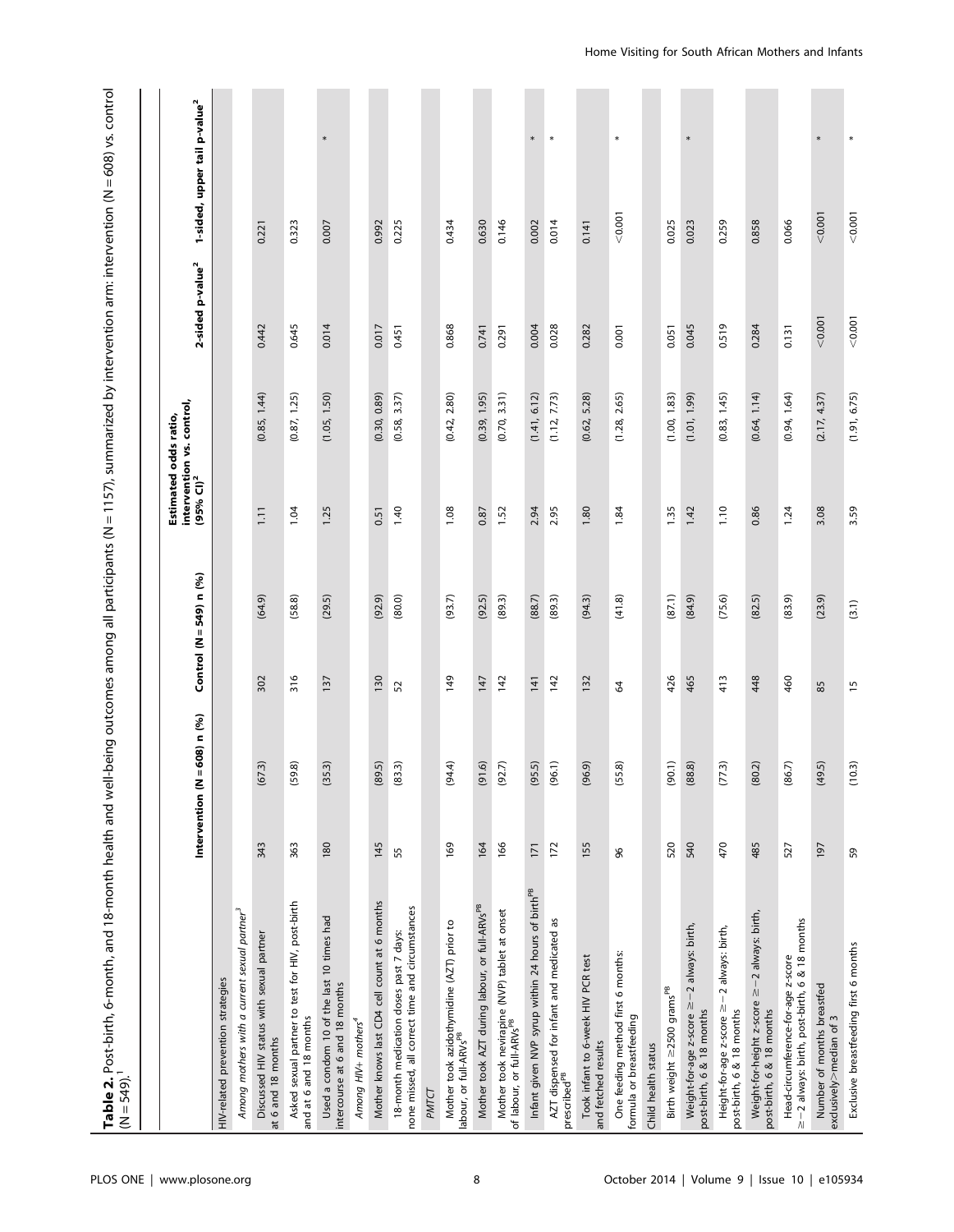|                                                                                                                                                                                                                                                                                                                                                                                                                                                                                                                                                                                                                                                                                                 |     |                                  |     |                       | Estimated odds ratio,                              |              |                              |                                                                                                                                                                                                                                                                                                                 |
|-------------------------------------------------------------------------------------------------------------------------------------------------------------------------------------------------------------------------------------------------------------------------------------------------------------------------------------------------------------------------------------------------------------------------------------------------------------------------------------------------------------------------------------------------------------------------------------------------------------------------------------------------------------------------------------------------|-----|----------------------------------|-----|-----------------------|----------------------------------------------------|--------------|------------------------------|-----------------------------------------------------------------------------------------------------------------------------------------------------------------------------------------------------------------------------------------------------------------------------------------------------------------|
|                                                                                                                                                                                                                                                                                                                                                                                                                                                                                                                                                                                                                                                                                                 |     | Intervention ( $N = 608$ ) n (%) |     | Control (N=549) n (%) | intervention vs. control,<br>(95% Cl) <sup>2</sup> |              | 2-sided p-value <sup>2</sup> | 1-sided, upper tail p-value <sup>2</sup>                                                                                                                                                                                                                                                                        |
| Drank no alcohol the month prior to giving birth <sup>PB</sup>                                                                                                                                                                                                                                                                                                                                                                                                                                                                                                                                                                                                                                  | 566 | (93.6)                           | 443 | (90.8)                | 1.50                                               | (0.87, 2.58) | 0.144                        | 0.072                                                                                                                                                                                                                                                                                                           |
| No risky drinking at post-birth, 6, and 18 months (AUDIT-531<br>C score $\leq$ 2)                                                                                                                                                                                                                                                                                                                                                                                                                                                                                                                                                                                                               |     | (87.3)                           | 479 | (87.2)                | 1.00                                               | (0.73, 1.36) | 0.999                        | 0.500                                                                                                                                                                                                                                                                                                           |
| No FASD at 18 months                                                                                                                                                                                                                                                                                                                                                                                                                                                                                                                                                                                                                                                                            | 422 | (99.3)                           | 385 | (99.0)                | 1.38                                               | (0.37, 5.15) | 0.627                        | 0.313                                                                                                                                                                                                                                                                                                           |
| Bayley cognitive composite score ≥85 (18 months) <sup>5</sup>                                                                                                                                                                                                                                                                                                                                                                                                                                                                                                                                                                                                                                   | 254 | (92.4)                           | 218 | (89.3)                | 1.44                                               | (0.80, 2.58) | 0.224                        | 0.112                                                                                                                                                                                                                                                                                                           |
| Bayley motor composite score ≥85 (18 months) <sup>5</sup>                                                                                                                                                                                                                                                                                                                                                                                                                                                                                                                                                                                                                                       | 267 | (97.1)                           | 235 | (96.3)                | 1.20                                               | (0.54, 2.64) | 0.656                        | 0.328                                                                                                                                                                                                                                                                                                           |
| Healthcare adherence                                                                                                                                                                                                                                                                                                                                                                                                                                                                                                                                                                                                                                                                            |     |                                  |     |                       |                                                    |              |                              |                                                                                                                                                                                                                                                                                                                 |
| 4 or more antenatal clinic visits (4 is standard practice) <sup>P8</sup> 474                                                                                                                                                                                                                                                                                                                                                                                                                                                                                                                                                                                                                    |     | (82.7)                           | 439 | (82.7)                | 00.1                                               | (0.74, 1.34) | 0.992                        | 0.504                                                                                                                                                                                                                                                                                                           |
| Mother free of post-birth complications through 6<br>months <sup>6</sup>                                                                                                                                                                                                                                                                                                                                                                                                                                                                                                                                                                                                                        | 127 | (20.9)                           | 102 | (18.6)                | 1.16                                               | (0.86, 1.57) | 0.342                        | 0.171                                                                                                                                                                                                                                                                                                           |
| Mother tested for TB at 6 and 18 months                                                                                                                                                                                                                                                                                                                                                                                                                                                                                                                                                                                                                                                         | 35  | (6.1)                            | 47  | (9.0)                 | 0.66                                               | (0.41, 1.06) | 0.087                        | 0.957                                                                                                                                                                                                                                                                                                           |
| Number of 18-month immunizations>median of 17 (25108<br>total)                                                                                                                                                                                                                                                                                                                                                                                                                                                                                                                                                                                                                                  |     | (40.3)                           | 99  | (39.8)                | 1.02                                               | (0.72, 1.44) | 0.910                        | 0.455                                                                                                                                                                                                                                                                                                           |
| Depression                                                                                                                                                                                                                                                                                                                                                                                                                                                                                                                                                                                                                                                                                      |     |                                  |     |                       |                                                    |              |                              |                                                                                                                                                                                                                                                                                                                 |
| Not depressed at post-birth, 6, and 18 months (EPDS $\leq$ 357<br>$\overline{13}$                                                                                                                                                                                                                                                                                                                                                                                                                                                                                                                                                                                                               |     | (58.7)                           | 350 | (63.8)                | 0.81                                               | (0.63, 1.05) | 0.108                        | 0.946                                                                                                                                                                                                                                                                                                           |
| Social support                                                                                                                                                                                                                                                                                                                                                                                                                                                                                                                                                                                                                                                                                  |     |                                  |     |                       |                                                    |              |                              |                                                                                                                                                                                                                                                                                                                 |
| 6-month number of close friends or relatives xfrequency271<br>of contact>median of $167$                                                                                                                                                                                                                                                                                                                                                                                                                                                                                                                                                                                                        |     | (47.3)                           | 264 | (51.9)                | 0.85                                               | (0.62, 1.17) | 0.318                        | 0.841                                                                                                                                                                                                                                                                                                           |
| Father acknowledged infant to family between birth and582<br>8 months                                                                                                                                                                                                                                                                                                                                                                                                                                                                                                                                                                                                                           |     | (96.2)                           | 529 | (96.9)                | 0.80                                               | (0.38, 1.67) | 0.553                        | 0.723                                                                                                                                                                                                                                                                                                           |
| Receiving child support grant at 6 and 18 months                                                                                                                                                                                                                                                                                                                                                                                                                                                                                                                                                                                                                                                | 310 | (55.7)                           | 306 | (60.1)                | 0.83                                               | (0.64, 1.08) | 0.167                        | 0.916                                                                                                                                                                                                                                                                                                           |
| control (N = 509, including 434 regular-entry controls and 75 late-entry controls with infants older than 4 months), total (N = 1082). 18-month assessment: intervention (N = 543), control (N = 496, including 410 regular-en<br><sup>1</sup> Sample size reflects participants available post-birth, at 6 months, <u>or</u> at 18 months (N = 1157). Exclusively post-birth outcomes are indicated using™, other outcomes' assessment times are indicated in the outcome des<br>and 86 late-entry controls, both assessed using the 18-month assessment),<br>PRandom effects logistic regression, adjusted for neighbourhood clustering<br>secondary analysis of individual outcomes.<br>3Mac |     | total $(N = 1039)$ .             |     |                       |                                                    |              |                              | . Models for outcomes among HIV+ mothers control for baseline employment. 1-sided p-value used in the binomial test; 2-sided p-value used in the<br>months (N = 1157). Exclusively post-birth outcomes are indicated using $^{19}$ , other outcomes' assessment times are indicated in the outcome description. |

<sup>3</sup>Measures assessed for mothers with a current sexual partner: Post-birth through 18 months: intervention (N = 607), control (N = 537), total (N = 1144); 6 through 18 months: intervention (N = 409), total (N = 981).<br>"Me <sup>3</sup>Measures assessed for mothers with a current sexual partner: Post-birth through 18 months: intervention (N = 507), control (N = 537), total (N = 1144); 6 through 18 months: intervention (N = 981).<br><sup>4</sup>Measures assessed

6Post-birth complications include heavy vaginal bleeding, malodorous discharge, fever, persistent cough, and breast infection.

7Median number of close friends or relatives: 2. Median frequency of contact in past month: 7.

\*1-sided, upper tail p

doi:10.1371/journal.pone.0105934.t002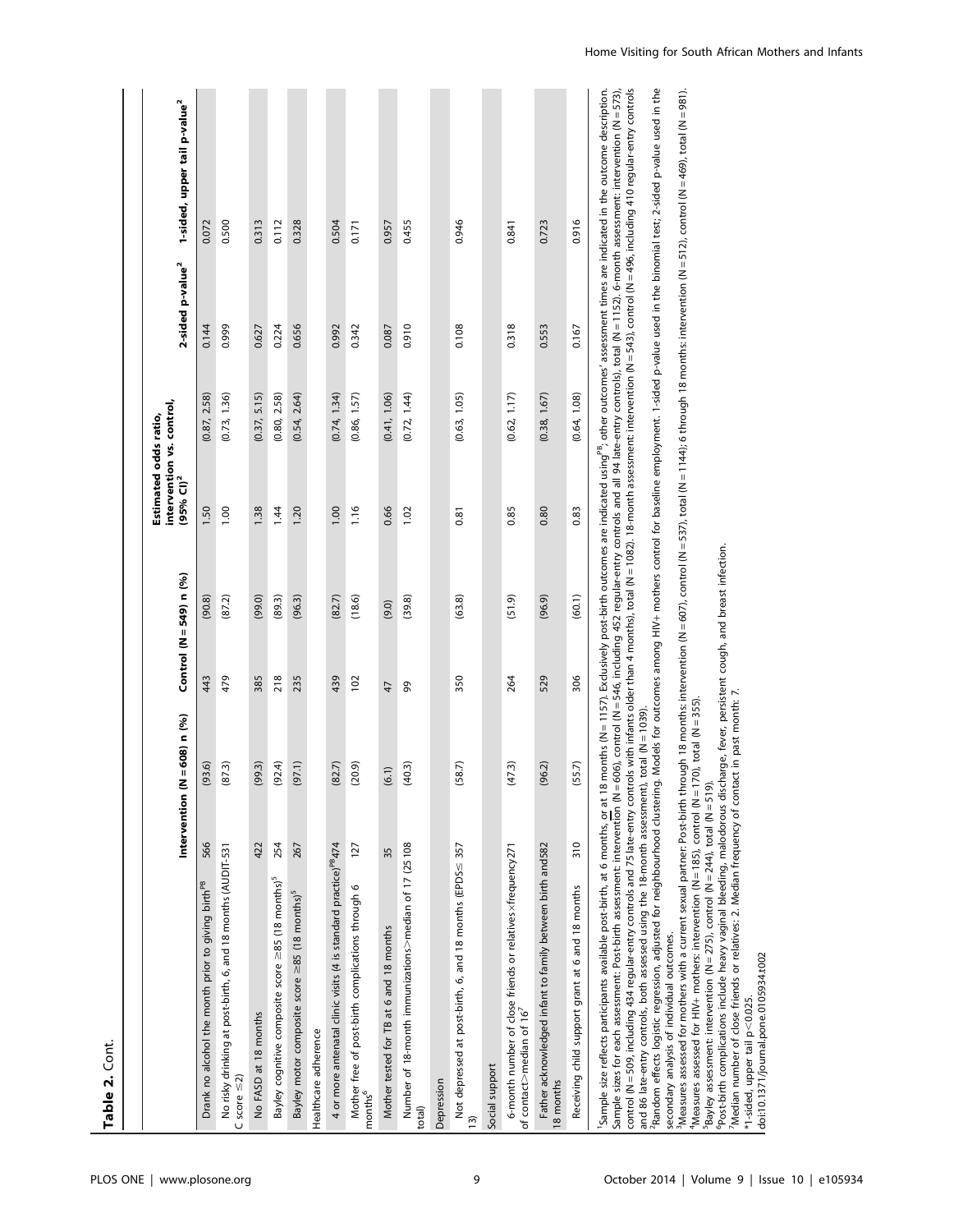of delivery. Implementation was routinely monitored and supervised both in person and remotely, with mobile phones [35,36]. These innovations are atypical in programs attempting to scale evidence-based interventions, but offer a model for how prevention scientists may utilise the existing evidence-based interventions (NREPP) in a novel fashion, by training foundational skills and focusing on applying the foundational skills to a limited number of topics [2].

In addition, home visits offer a viable strategy to circumvent challenges typically associated with obtaining healthcare from clinics. Clinic appointments are difficult to schedule; waiting lines are long; transport is expensive; and mothers must coordinate their own and infants' care across multiple clinics [37]. An approach grounded in cognitive-behavioural skills, with locale-tailored content addressing local health risks, may be a strategy to explore, especially in rural communities [38].

As the South African government begins to implement a model that targets multiple domains, we have demonstrated a strategy to implement and to evaluate such an intervention. This model may be useful for countries that aim to promote task shifting from

## References

- 1. Grantham-McGreggor S (2007) Early child development in developing countries. Lancet 369 (9564): 824.
- 2. Rotheram-Borus MJ, Swendeman D, Chorpita BF (2012) Disruptive innovations for designing and diffusing evidence-based interventions. Am Psychol 67 (6): 463–476.
- 3. USAID. Maternal Health in South Africa. Available: [http://www.usaid.gov/](http://www.usaid.gov/our_work/global_health/mch/mh/countries/southafrica.html) [our\\_work/global\\_health/mch/mh/countries/southafrica.html.](http://www.usaid.gov/our_work/global_health/mch/mh/countries/southafrica.html) Accessed 2011 Dec 14.
- 4. Cooper PJ, Tomlinson M, Swartz L, Woolgar M, Murray L, et al. (1999) Postpartum depression and the mother-infant relationship in a South African periurban settlement. Br J Psychiatry 175: 554–558.
- 5. Nannan N, Norman R, Hendricks M, Dhansay MA, Bradshaw D, et al. (2007) Estimating the burden of disease attributable to childhood and maternal undernutrition in South Africa in 2000. S Afr Med J 97 (8 Pt 2): 733–739.
- 6. Olds DL, Robinson J, Pettitt L, Luckey DW, Holmberg J, et al. (2004) Effects of home visits by paraprofessionals and by nurses: Age 4 follow-up results of a randomized trial. Pediatrics 114: 1560–1568.
- 7. Olds D, Hill P, Rumsey E (1998) Prenatal and early childhood nurse home visitation. Office of Juvenile Justice and Delinquency Prevention. Juvenile Justice Bulletin No. NCJ-172875.
- 8. Peacock S, Konrad S, Watson E, Nickel D, Muhajarine N (2013) Effectiveness of home visiting programs on child outcomes: a systematic review. BMC Public Health 13 (1): 17.
- 9. Sweet MA, Appelbaum MI (2004) Is home visiting an effective strategy? A metaanalytic review of home visiting programs for families with young children. Child Dev 75 (5): 1435–1456.
- 10. Olds DL, Robinson J, O'Brien R, Luckey DW, Pettitt L, et al. (2002) Home visiting by paraprofessionals and by nurses: A randomized, controlled trial. Pediatrics 110 (3): 486–496.
- 11. Singh P, Sachs JD (2013) 1 million community health workers in sub-Saharan Africa by 2015. Lancet 382 (9889): 363–365.
- 12. World Health Organization (2011) The work of WHO in the African Region 2010 Annual Report for the Regional Director. Brazaville: WHO.
- 13. Tomlinson M, Doherty T, Ijumba P, Jackson D, Lawn J, et al. (2014) Goodstart: a cluster randomised effectiveness trial of an intergrated, community-based package for maternal and newborn care, with prevention of mother-to-child transmission of HIV in a South African township. TM & IH 19: 256–266. DOI: 10.1111/tmi.12257.
- 14. Kirkwood BR, Manu A, Tawiah-Agyemang C, ten Asbroek G, Gyan T, et al. (2010) NEWHINTS cluster randomised trial to evaluate the impact on neonatal mortality in rural Ghana of routine home visits to provide a package of essential newborn care interventions in the third trimester of pregnancy and the first week of life: trial protocol. Trials 11: 58.
- 15. Tomlinson M, O'Connor MJ, le Roux IM, Stewart J, Mbewu N, et al. (2014) Multiple risk factors during pregnancy in South Africa: the need for a horizontal approach to perinatal care. Prev Sci. DOI: 10.1007/s11121-013-0376-8.
- 16. Rotheram-Borus MJ, le Roux IM, Tomlinson M, Mbewu N, Comulada WS, et al. (2011) Philani Plus (+): a randomized controlled trial of Mentor Mother home visiting program to improve infants' outcomes. Prev Sci 12 (4): 372–388.
- 17. le Roux IM, Tomlinson M, Harwood JM, O'Connor MJ, Worthman CM, et al. (2013) Outcomes of home visits for pregnant township mothers and their infants in South Africa: a cluster randomized control trial. AIDS 27 (9): 1461–1471.
- 18. Cogill B (2003) Anthropometric Indicators Measurement Guide. Washington DC: Food and Nutritional Technical Assistance Project.

professionals to CHWs, with a solid strategy for selection, monitoring, and consistently providing outcome feedback.

# Supporting Information

Appendix S1 Analysis details. (DOCX)

Checklist S1 CONSORT Checklist. (DOCX)

Protocol S1 Trial Protocol. (PDF)

#### Author Contributions

Conceived and designed the experiments: MJR IMLR MT MJO CMW REW. Performed the experiments: IMLR MT. Analyzed the data: MJR JMH MJO CMW SC REW. Contributed reagents/materials/analysis tools: MJR JMH MT IMLR SC. Wrote the paper: MJR IMLR MT JMH MJO CMW SC REW.

- 19. Dawson DA, Grant BF, Stinson FS (2005) The AUDIT-C: screening for alcohol use disorders and risk drinking in the presence of other psychiatric disorders. Compr Psychiatry 46: 405–416.
- 20. May PA, Gossage JP, Kalberg WO, Robinson LK, Buckley D, et al. (2009) Prevalence and epidemiologic characteristics of FASD from various research methods with an emphasis on recent in-school studies. Dev Disabil Res Rev 15: 176–192.
- 21. Bayley N (2003) Bayley Scales of Infant Development (2d ed.) San Antonio, TX: Psychological Corporation.
- 22. Cox JL, Holden JM, Sagovsky R (1987) Edinburgh postnatal depression scale (EPDS). Br J Psychiatry 150: 782–786.
- 23. Chibanda D, Mangezi W, Tshimanga M, Woelk G, Rusakaniko P, et al. (2010) Validation of the Edinburgh Postnatal Depression Scale among women in a high HIV prevalence area in urban Zimbabwe. Arch Womens Ment Health 13 (3): 201–206.
- 24. Lewin S, Babigumira SM, Bosch-Capblanch X, Aja G, van Wyk B, et al. (2006) Lay health workers in primary and community health care: a systematic review of trials. Available: [http://www.who.int/rpc/meetings/LHW\\_review.pdf](http://www.who.int/rpc/meetings/LHW_review.pdf). Accessed 2014 Aug 5.
- 25. Alamo S, Wabwire-Mangen F, Kenneth E, Sunday P, Laga M, et al. (2012) Task-shifting to community health workers: evaluation of the performance of a peer-led model in an antiretroviral program in Uganda. AIDS Patient Care STDS 26 (2): 101–107.
- 26. Haines A, Sanders D, Lehmann U, Rowe AK, Lawn JE, et al. (2007) Achieving child survival goals: potential contribution of community health workers. Lancet 369: 2121–2131.
- 27. Gross RT (1990). Enhancing the outcomes of low-birth-weight, premature infants: A multisite, randomized trial. JAMA 263 (22): 3035–3042.
- 28. Stein AD, Barros FC, Bhargava SK, Hao W, Horta BL, et al. (2013) Birth Status, Child Growth, and Adult Outcomes in Low-and Middle-Income Countries. The Journal of Pediatrics 163 (6): 1740–1746.
- 29. Langer A (2011) Support during pregnancy for women at increased risk of low birth weight babies: RHL commentary. The WHO Reproductive Health Library, World Health Organization. Available: [http://apps.who.int/rhl/](http://apps.who.int/rhl/pregnancy_childbirth/childbirth/routine_care/CD000198_langera_com/en/) [pregnancy\\_childbirth/childbirth/routine\\_care/CD000198\\_langera\\_com/en/](http://apps.who.int/rhl/pregnancy_childbirth/childbirth/routine_care/CD000198_langera_com/en/). Accessed 2014 July 21.
- 30. Tylleskar T, Jackson D, Meda N, Engebretsen IM, Chopra M, et al. (2011) Exclusive breastfeeding promotion by peer counsellors in sub-Saharan Africa (PROMISE-EBF): a cluster-randomised trial. Lancet 378 (9789): 420–427.
- 31. Suri A, Gan K, Carpenter S (2007) Voices from the field: perspectives from community health workers on health care delivery in rural KwaZulu-Natal, South Africa. J Infect Dis 196 (Suppl 3): S505–511.
- 32. South African Government Website. Available:<http://www.statssa.gov.za/>. Accessed 2012 Dec 1.
- 33. Flay BR, Biglan A, Boruch RF, Castro FG, Gottfredson D, et al. (2005) Standards of evidence: Criteria for efficacy, effectiveness and dissemination. Prev Sci 6: 151–175.
- 34. Berggren WL, Wray JD (2002) Positive deviant behavior and nutrition education. Food and Nutrition Bulletin- United Nations University 23 (Suppl 4): 7–8.
- 35. Tomlinson M, Rotheram-Borus MJ, Doherty T, Swendeman D, Tsai AC, et al. (2013) Value of a mobile information system to improve quality of care by community health workers. S Afr J Inf Manag 15 (1). DOI: 10.4102/ sajim.v15i1.528.